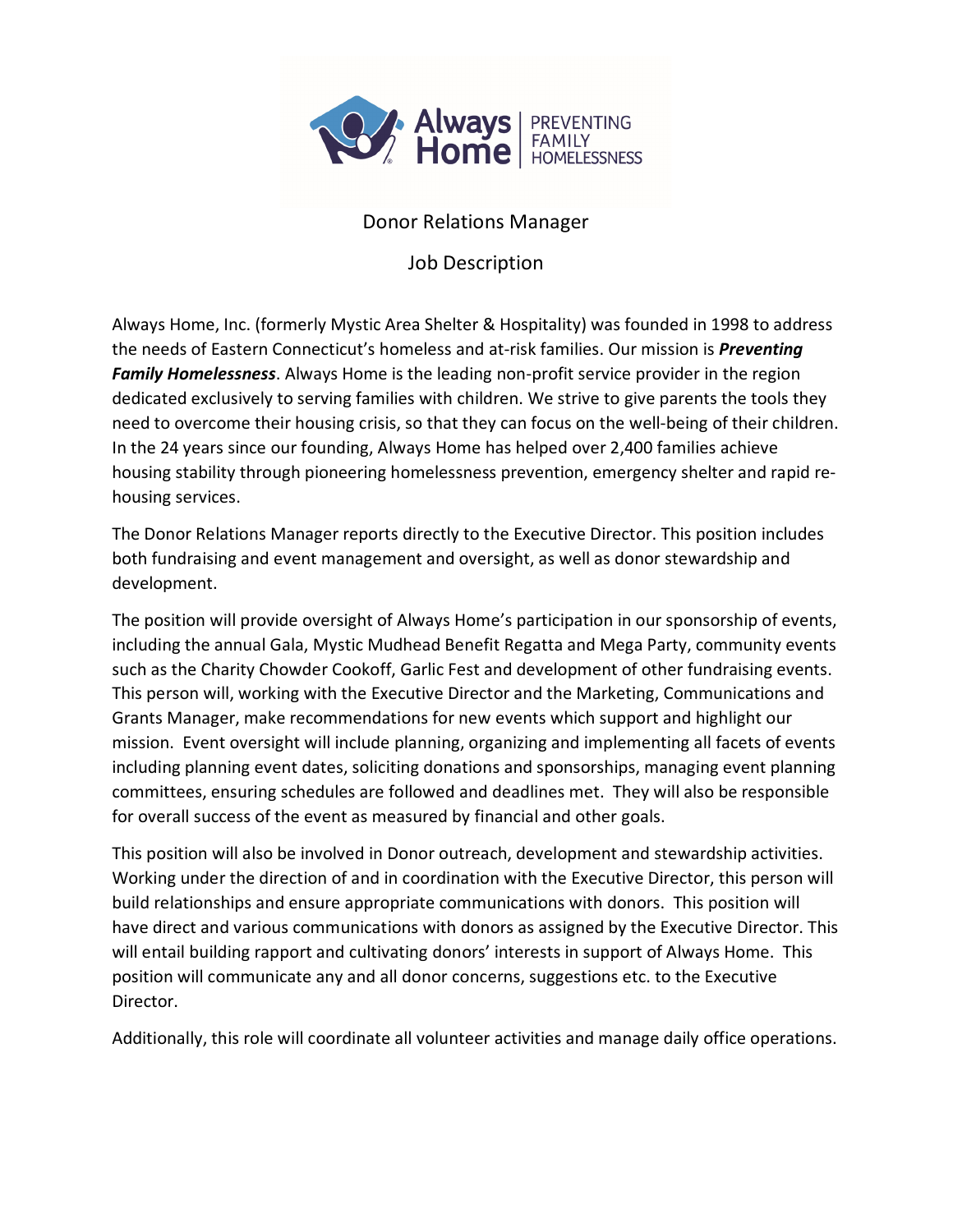

Job Responsibilities:

- Fundraising event oversight (including, but not limited to; Heart to Heart Gala, Mudhead Benefit Regatta and MegaParty, Charity Chowder Cookoff)
	- o Research, recommend and plan fundraising events
	- o Organize and direct volunteer fundraising teams for major events
	- o Coordinate volunteers as needed for fundraising events
	- o Solicits sponsorships and auction Items
- Donor development and stewardship
	- o Manage donor database and mailing lists
	- o Build relationships and rapport:
		- managing gifts consistent with donors' intentions, updating donors on the progress and impact of their gifts, and keeping them involved with AH to create a long-term, mutually beneficial relationship
	- o On-going donor communications; annual appeal, acknowledgement letters
	- o Work with ED on any donor concerns, questions, issues
	- o Develop and maintain legacy giving program
	- o Plan annual donor reception
- Volunteer Coordination
	- o Cultivate new and current volunteers
	- o Maintain list of volunteers
	- o Manage volunteer activities
- Administrative Oversight
	- o Daily operations
	- o Manage monthly systems reconciliations
	- o Answers phone along with the Executive Director and staff, field/answer all routine and non-routine questions.
	- o Help to maintain an organized, clean and professional office
	- o Maintain a variety of files and records.

## Skills, Requirements & Capabilities:

- Strong interpersonal skills are required to establish rapport and build trust
- Excellent verbal and writing skills required
- Able to work independently and within a team